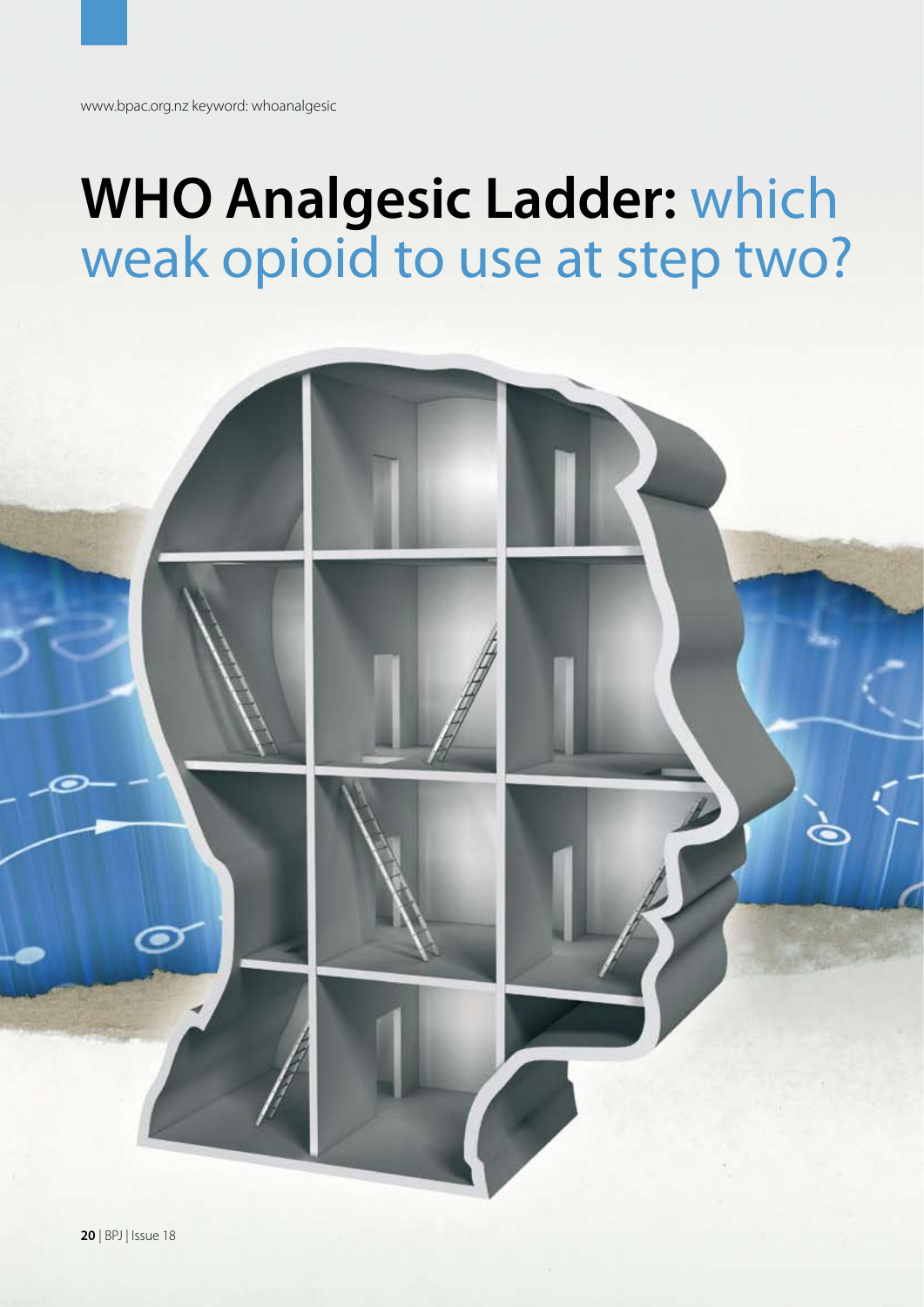In BPJ 16 (September 2008) we discussed the management of chronic pain. The World Health Organisation (WHO) analgesic ladder is the framework used to guide the pharmacological treatment of pain in chronic pain and palliative care patients.

In general, at step one, paracetamol and NSAIDs are recommended. At step two weak opioids are introduced and at step three the weak opioid is stopped and a strong opioid started. Another option is to start low doses of a strong opioid, such as morphine, at step two.

## **Chronic opioid therapy may have fewer lifethreatening risks than long-term daily use of NSAIDs**

Recent guidelines for treating musculoskeletal pain, for example osteoarthritis and low back pain, recommend NSAIDs and COX-2 inhibitors only in strictly defined circumstances, at the lowest effective dose and for the shortest possible time. It is now considered that, especially for many elderly people, chronic opioid therapy may have fewer life-threatening risks than the long-term daily use of NSAIDs. Recent guidelines focus more on the use of paracetamol and opioids. This has led to more interest in how to choose between the opioids available, particularly at step two.

**Opioids at step two – comparing apples with pears**  All opioids are not the same. They differ in their pharmacodynamics and pharmokinetics, and clinically in their range of effects (Table 1).

Table 1: Commonly used opioid analgesics compared to morphine

|                                | Codeine & dihydrocodeine | <b>Tramadol</b>                | <b>Morphine</b>    |
|--------------------------------|--------------------------|--------------------------------|--------------------|
| <b>Metabolised by</b>          | CYP2D6 to morphine       | CYP2D6 and CYP3A4              | glucuronidation    |
| <b>Main action</b>             | mu-opioid                | mu-opioid &<br>monoaminergic   | mu-opioid          |
| Constipation                   | $\bullet\bullet\bullet$  |                                | $\bullet$          |
| Nausea & vomiting              | $\bullet$                | $\bullet\bullet\bullet\bullet$ | $\bullet$          |
| <b>Sedation</b>                | .                        |                                | .                  |
| <b>Dizziness</b>               |                          |                                | $\bullet$          |
| <b>Addiction risk</b>          |                          | $\bullet$                      | $\bullet$          |
| <b>Respiratory depression</b>  | $\bullet$                |                                | $\bullet$          |
| Serotonin toxicity             |                          | $\bullet\bullet$               |                    |
| <b>Seizures</b>                |                          | $\bullet$                      | $\bullet$          |
| <b>Major contraindications</b> |                          | <b>MAOIS</b>                   |                    |
|                                |                          | history of seizures            |                    |
| Maximum daily dose             | 240 mg/day               | 400 mg/day*                    | no practical limit |
|                                | = morphine 24 mg         | $=$ morphine 80 mg             |                    |

\*300 mg/day in people aged >75 years

Adapted from Rodriguez et al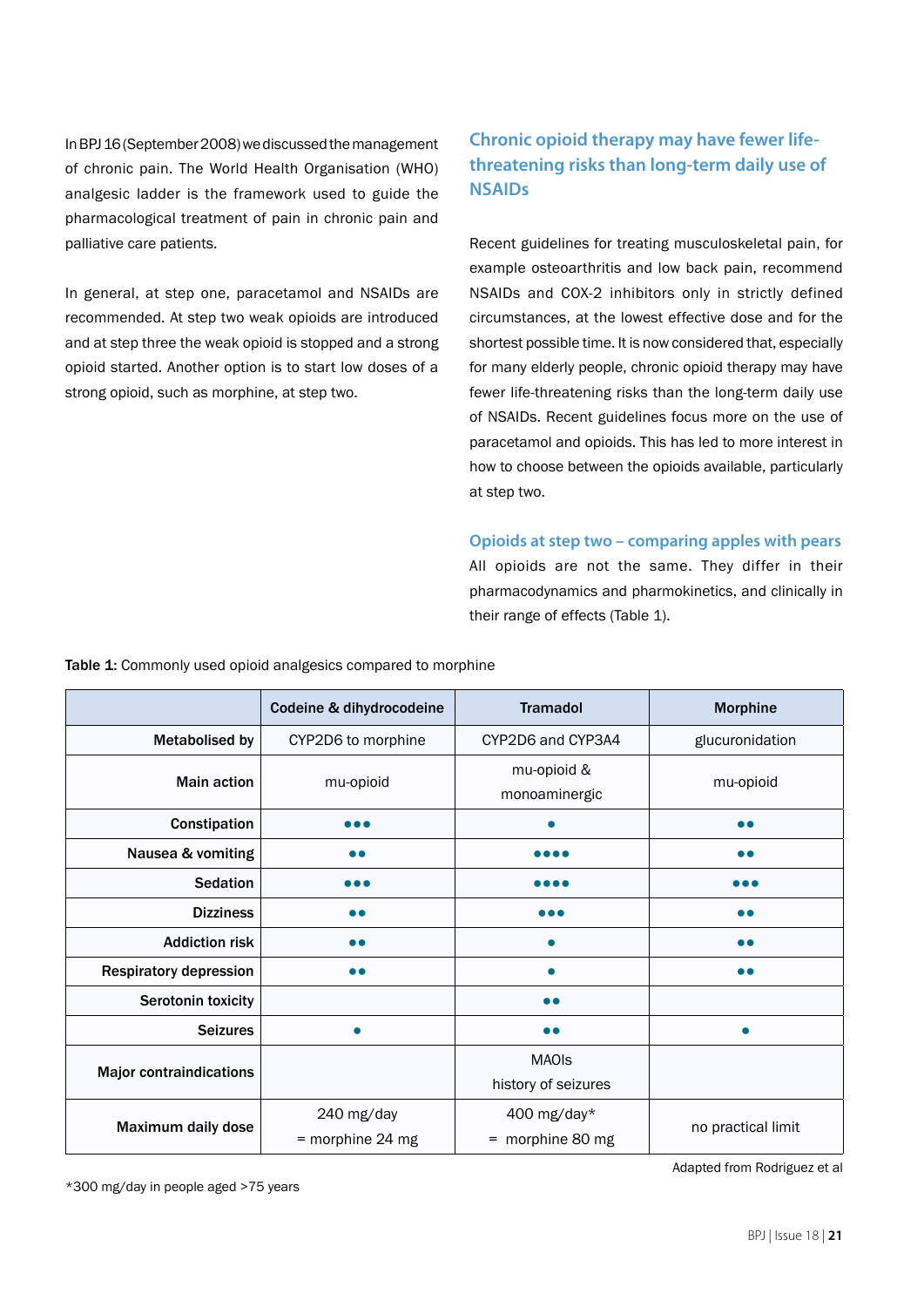Codeine is a prodrug that must be metabolised to morphine by the liver enzyme CYP2D6 to achieve most of its analgesic effect. Because of genetic differences some individuals (e.g. 6–10% of Caucasians) lack the enzyme CYP2D6 and cannot metabolise codeine effectively and therefore obtain limited pain relief while experiencing all the adverse effects.

Dihydrocodeine is similar to codeine in both its structure and its analgesic effect. It is primarily metabolised by CYP2D6 and CYP3A4 to dihydromorphine and nordihydrocodeine, however it is unclear whether the parent drug, metabolites or a combination of both result in dihydrocodeine's analgesic activity.

Tramadol is chemically unrelated to morphine. Tramadol is also metabolised by CYP2D6 and CYP3A4. Similar to codeine and dihydrocodeine some individuals tolerate tramadol poorly and may have increased adverse effects.

Tramadol and its metabolites have combined opioid and monoaminergic properties. Less than half of the analgesic effect is via the mu-opioid receptors. The remainder is from inhibiting the re-uptake of noradrenaline and serotonin. This dual action produces a different analgesic effect compared with the simple opioid analgesics and less respiratory depression or risk of addiction compared with the strong opioids. However, there is also a wider range of side effects, with the additional risk of serotonin toxicity (see BPJ 8 for details) and a reduced seizure threshold. For this reason tramadol is contraindicated in individuals taking MAOIs and those with epilepsy. It should also be used with caution, or avoided if possible, in those already taking a serotonergic medication (e.g. most antidepressants) or in people taking drugs that reduce seizure threshold (e.g. TCAs). In general, tramadol is associated with less constipation but increased nausea and vomiting, sedation, dizziness and orthostatic hypotension when compared to other step two opioids.

#### **Is tramadol an option at step two?**

Tramadol has been shown to be no more effective than other weak opioids but adverse effects may be problematic and drug interactions need to be considered. Tramadol is not currently subsidised and so cost to the patient is also a factor.

The most recent Scottish Intercollegiate Guidelines Network (SIGN) publication for the treatment of cancer pain suggests that there is still insufficient evidence available to make a recommendation on the use of tramadol.

For many patients, codeine when used concurrently with paracetamol will be as effective as tramadol and may be better tolerated.

Strong opioids such as morphine are more effective for severe pain and this combined with the fact that tramadol has a ceiling dose of 400 mg/day means that it is not considered an alternative to morphine for severe pain.

### **The choice**

The final choice of which opioid to prescribe, after contra-indicated drugs are excluded, will come down to a balance between possible adverse effects and the desired analgesic effect.

Although it is often not possible to predict beforehand how an individual will tolerate a particular opioid, asking about response to previous trial of codeine may help exclude codeine and tramadol in those patients who are poor metabolisers. For these patients starting on a low dose of morphine may be the preferred option.

All step two opioids have active metabolites that are excreted renally and therefore require reduced doses and increased monitoring in elderly people and in people with reduced renal function.